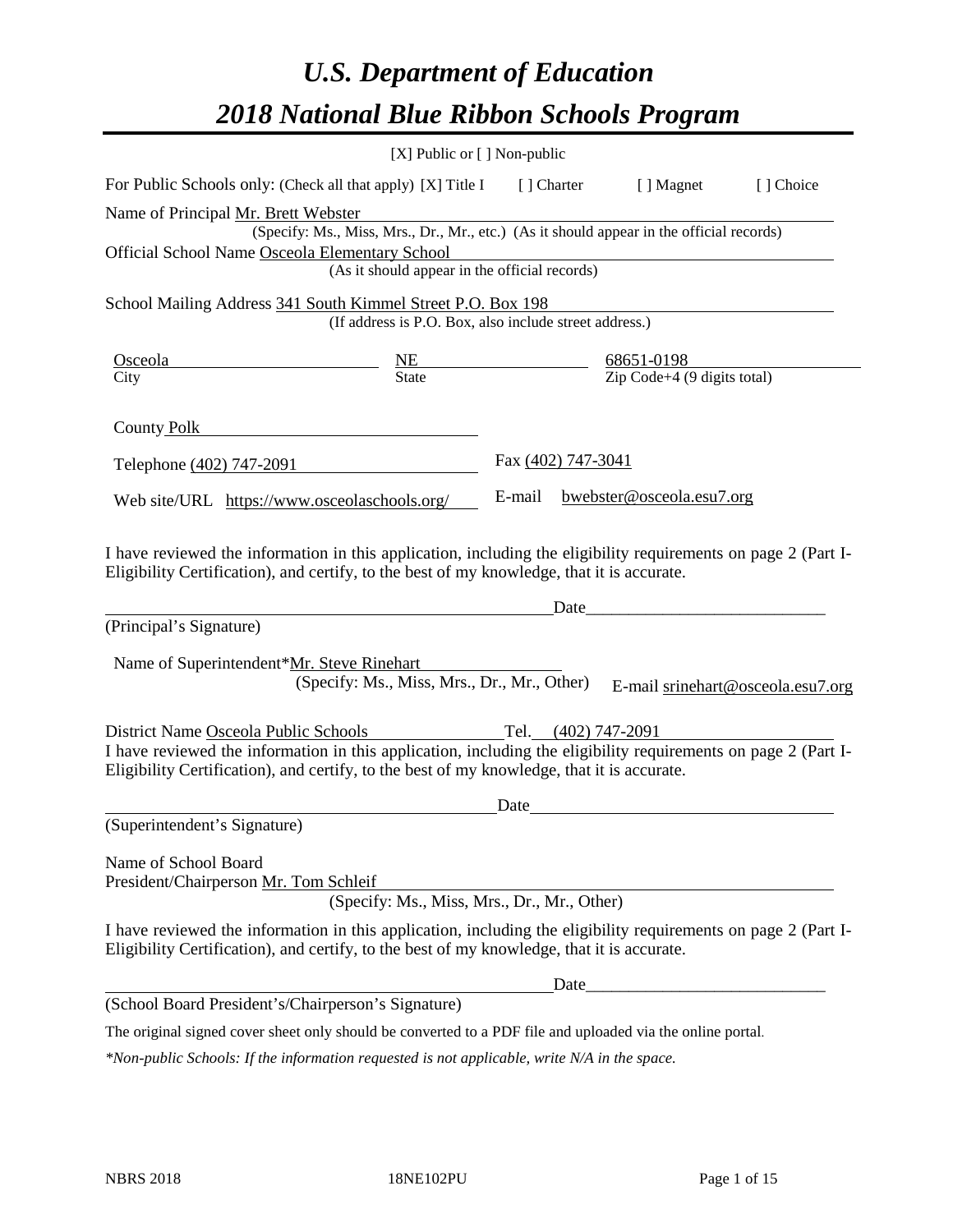The signatures on the first page of this application (cover page) certify that each of the statements below, concerning the school's eligibility and compliance with U.S. Department of Education and National Blue Ribbon Schools requirements, are true and correct.

- 1. The school configuration includes one or more of grades K-12. (Schools on the same campus with one principal, even a K-12 school, must apply as an entire school.)
- 2. All nominated public schools must meet the state's performance targets in reading (or English language arts) and mathematics and other academic indicators (i.e., attendance rate and graduation rate), for the all students group and all subgroups, including having participation rates of at least 95 percent using the most recent accountability results available for nomination.
- 3. To meet final eligibility, all nominated public schools must be certified by states prior to September 2018 in order to meet all eligibility requirements. Any status appeals must be resolved at least two weeks before the awards ceremony for the school to receive the award.
- 4. If the school includes grades 7 or higher, the school must have foreign language as a part of its curriculum.
- 5. The school has been in existence for five full years, that is, from at least September 2012 and each tested grade must have been part of the school for the past three years.
- 6. The nominated school has not received the National Blue Ribbon Schools award in the past five years: 2013, 2014, 2015, 2016, or 2017.
- 7. The nominated school has no history of testing irregularities, nor have charges of irregularities been brought against the school at the time of nomination. The U.S. Department of Education reserves the right to disqualify a school's application and/or rescind a school's award if irregularities are later discovered and proven by the state.
- 8. The nominated school has not been identified by the state as "persistently dangerous" within the last two years.
- 9. The nominated school or district is not refusing Office of Civil Rights (OCR) access to information necessary to investigate a civil rights complaint or to conduct a district-wide compliance review.
- 10. The OCR has not issued a violation letter of findings to the school district concluding that the nominated school or the district as a whole has violated one or more of the civil rights statutes. A violation letter of findings will not be considered outstanding if OCR has accepted a corrective action plan from the district to remedy the violation.
- 11. The U.S. Department of Justice does not have a pending suit alleging that the nominated school or the school district as a whole has violated one or more of the civil rights statutes or the Constitution's equal protection clause.
- 12. There are no findings of violations of the Individuals with Disabilities Education Act in a U.S. Department of Education monitoring report that apply to the school or school district in question; or if there are such findings, the state or district has corrected, or agreed to correct, the findings.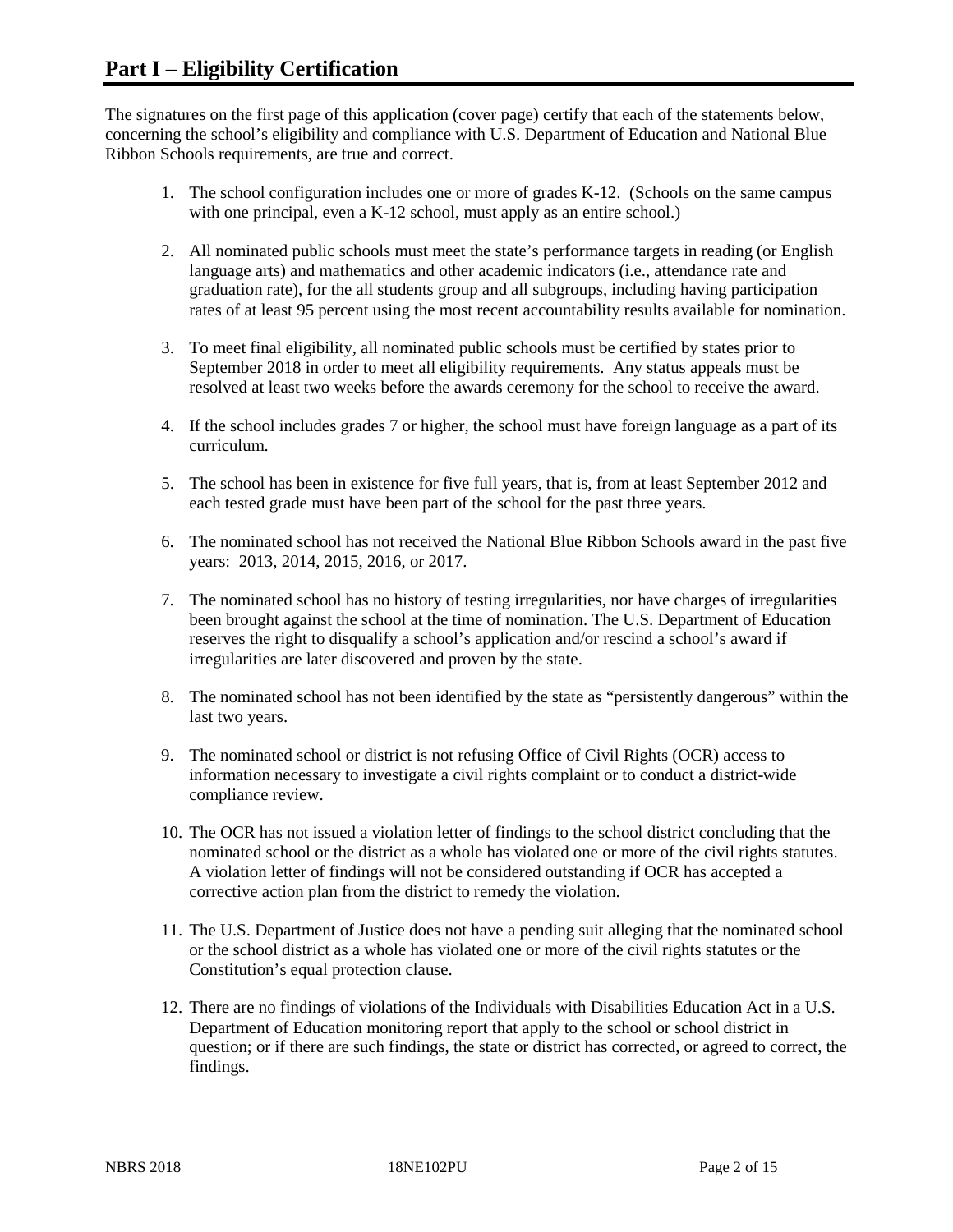# **PART II - DEMOGRAPHIC DATA**

#### **Data should be provided for the most recent school year (2017-2018) unless otherwise stated.**

#### **DISTRICT**

1. Number of schools in the district  $1$  Elementary schools (includes K-8) (per district designation): 1 Middle/Junior high schools 1 High schools 0 K-12 schools

3 TOTAL

**SCHOOL** (To be completed by all schools)

2. Category that best describes the area where the school is located:

[] Urban or large central city

[ ] Suburban

[X] Rural or small city/town

3. Number of students as of October 1, 2017 enrolled at each grade level or its equivalent in applying school:

| Grade                           | # of         | # of Females | <b>Grade Total</b> |
|---------------------------------|--------------|--------------|--------------------|
|                                 | <b>Males</b> |              |                    |
| <b>PreK</b>                     | 16           | 10           | 26                 |
| $\mathbf K$                     | 8            | 3            | 11                 |
| $\mathbf{1}$                    | 9            | 8            | 17                 |
| $\boldsymbol{2}$                | 8            | 8            | 16                 |
| 3                               | 8            | 15           | 23                 |
| 4                               | 6            | 9            | 15                 |
| 5                               | 5            | 12           | 17                 |
| 6                               | 0            | 0            | 0                  |
| 7                               | 0            | 0            | 0                  |
| 8                               | 0            | 0            | 0                  |
| 9                               | 0            | 0            | 0                  |
| 10                              | 0            | 0            | 0                  |
| 11                              | 0            | 0            | 0                  |
| 12 or higher                    | 0            | 0            | 0                  |
| <b>Total</b><br><b>Students</b> | 60           | 65           | 125                |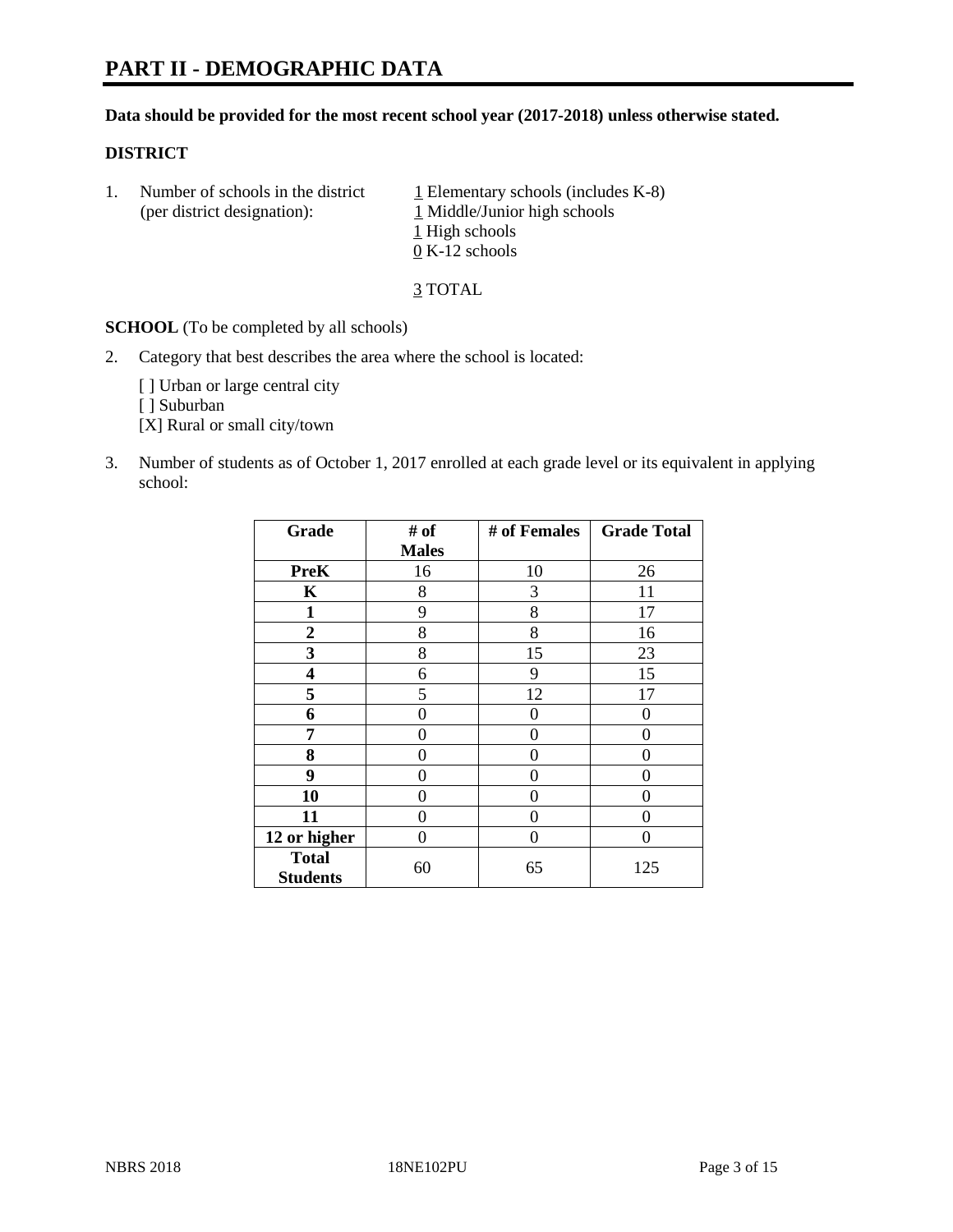the school: 0 % Asian

4. Racial/ethnic composition of  $\frac{3}{9}$ % American Indian or Alaska Native 0 % Black or African American 2 % Hispanic or Latino 0 % Native Hawaiian or Other Pacific Islander 94 % White 1 % Two or more races **100 % Total**

(Only these seven standard categories should be used to report the racial/ethnic composition of your school. The Final Guidance on Maintaining, Collecting, and Reporting Racial and Ethnic Data to the U.S. Department of Education published in the October 19, 2007 *Federal Register* provides definitions for each of the seven categories.)

5. Student turnover, or mobility rate, during the 2016 – 2017 school year: 7%

If the mobility rate is above 15%, please explain.

This rate should be calculated using the grid below. The answer to (6) is the mobility rate.

| <b>Steps For Determining Mobility Rate</b>         | Answer |
|----------------------------------------------------|--------|
| $(1)$ Number of students who transferred to        |        |
| the school after October 1, 2016 until the         | 5      |
| end of the 2016-2017 school year                   |        |
| (2) Number of students who transferred             |        |
| <i>from</i> the school after October 1, 2016 until | 5      |
| the end of the 2016-2017 school year               |        |
| (3) Total of all transferred students [sum of      | 10     |
| rows $(1)$ and $(2)$ ]                             |        |
| (4) Total number of students in the school as      |        |
| of October 1, 2016                                 | 139    |
| (5) Total transferred students in row (3)          |        |
| divided by total students in row (4)               | 0.07   |
| $(6)$ Amount in row $(5)$ multiplied by 100        |        |

6. English Language Learners (ELL) in the school:  $0\%$ 

0 Total number ELL

Specify each non-English language represented in the school (separate languages by commas):

7. Students eligible for free/reduced-priced meals: 39 % Total number students who qualify:  $\frac{49}{9}$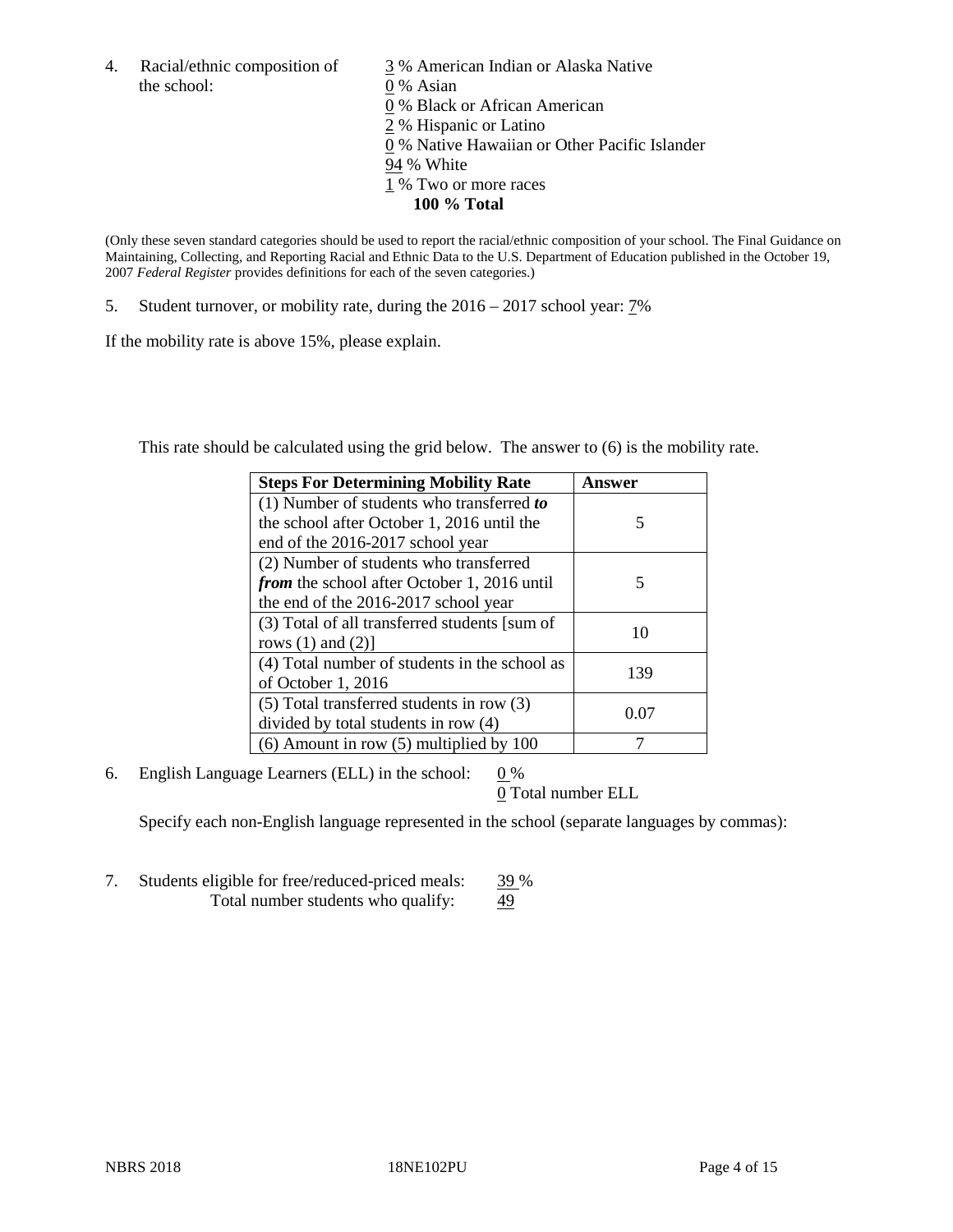34 Total number of students served

Indicate below the number of students with disabilities according to conditions designated in the Individuals with Disabilities Education Act. Do not add additional conditions. It is possible that students may be classified in more than one condition.

| 1 Autism                   | 0 Multiple Disabilities                 |
|----------------------------|-----------------------------------------|
| 0 Deafness                 | 0 Orthopedic Impairment                 |
| 0 Deaf-Blindness           | 4 Other Health Impaired                 |
| 10 Developmentally Delayed | 12 Specific Learning Disability         |
| 0 Emotional Disturbance    | 5 Speech or Language Impairment         |
| 0 Hearing Impairment       | 0 Traumatic Brain Injury                |
| 2 Intellectual Disability  | 0 Visual Impairment Including Blindness |

- 9. Number of years the principal has been in her/his position at this school: 3
- 10. Use Full-Time Equivalents (FTEs), rounded to nearest whole numeral, to indicate the number of school staff in each of the categories below:

|                                                                                                                                                                                                                                | <b>Number of Staff</b> |
|--------------------------------------------------------------------------------------------------------------------------------------------------------------------------------------------------------------------------------|------------------------|
| Administrators                                                                                                                                                                                                                 |                        |
| Classroom teachers including those<br>teaching high school specialty<br>subjects, e.g., third grade teacher,<br>history teacher, algebra teacher.                                                                              |                        |
| Resource teachers/specialists/coaches<br>e.g., reading specialist, science coach,<br>special education teacher, technology<br>specialist, art teacher, etc.                                                                    | 6                      |
| Paraprofessionals under the<br>supervision of a professional<br>supporting single, group, or classroom<br>students.                                                                                                            | 8                      |
| Student support personnel<br>e.g., guidance counselors, behavior<br>interventionists, mental/physical<br>health service providers,<br>psychologists, family engagement<br>liaisons, career/college attainment<br>coaches, etc. | $\mathfrak{D}$         |

11. Average student-classroom teacher ratio, that is, the number of students in the school divided by the FTE of classroom teachers, e.g.,  $22:1$  18:1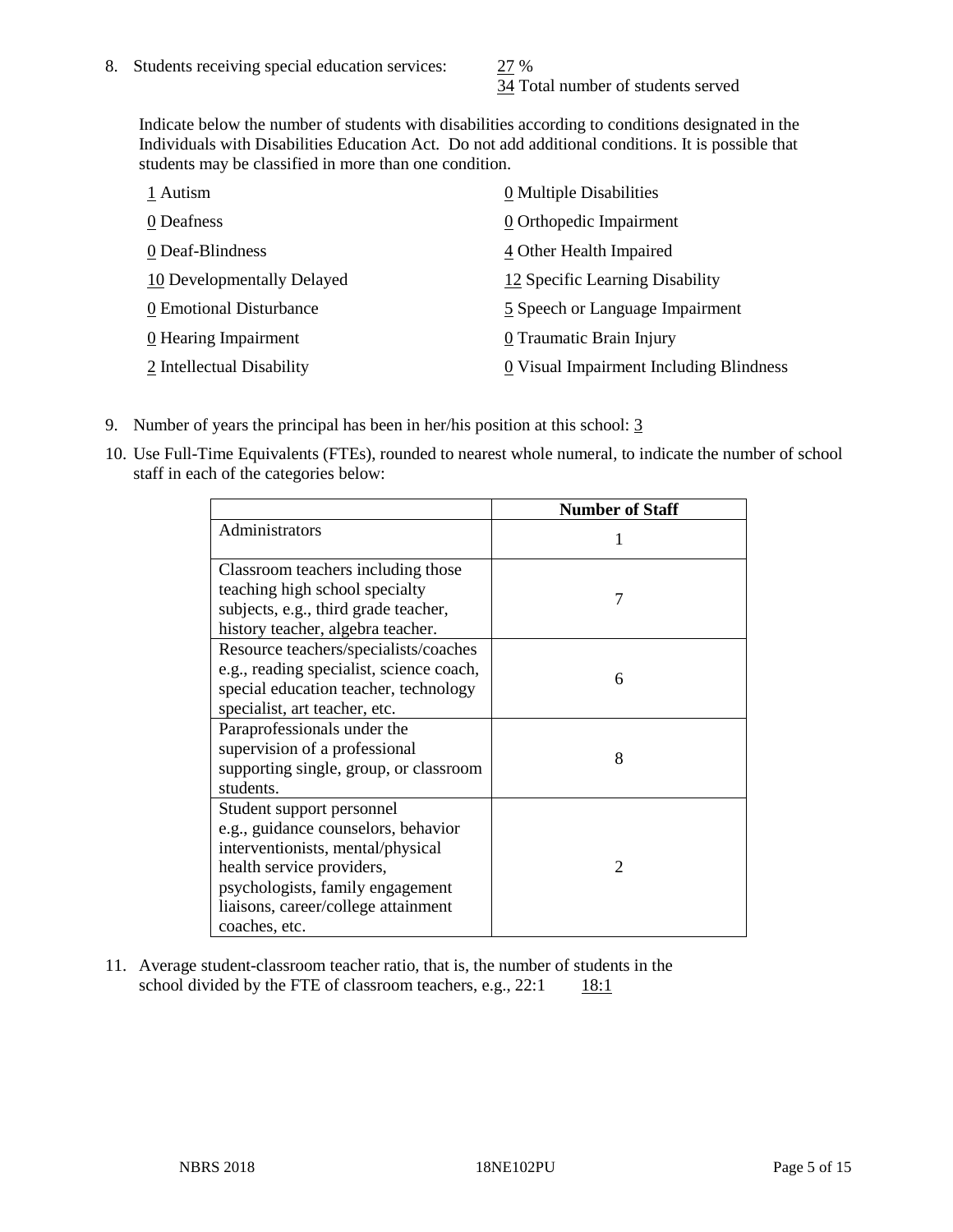12. Show daily student attendance rates. Only high schools need to supply yearly graduation rates.

| <b>Required Information</b> | 2016-2017 | 2015-2016 1 | $12014 - 2015$ | 2013-2014 | 2012-2013 |
|-----------------------------|-----------|-------------|----------------|-----------|-----------|
| Daily student attendance    | 91%       | 97%         | 95%            | 96%       | 99%       |
| High school graduation rate | 0%        | 0%          | 0%             | 9%        | 0%        |

#### 13. **For high schools only, that is, schools ending in grade 12 or higher.**

Show percentages to indicate the post-secondary status of students who graduated in Spring 2017.

| <b>Post-Secondary Status</b>                  |              |
|-----------------------------------------------|--------------|
| Graduating class size                         |              |
| Enrolled in a 4-year college or university    | 0%           |
| Enrolled in a community college               | 0%           |
| Enrolled in career/technical training program | 0%           |
| Found employment                              | 0%           |
| Joined the military or other public service   | 0%           |
| Other                                         | $\gamma_{0}$ |

14. Indicate whether your school has previously received a National Blue Ribbon Schools award. Yes No X

If yes, select the year in which your school received the award.

15. In a couple of sentences, provide the school's mission or vision statement.

To provide learning opportunities for all students to become responsible citizens in an ever-changing world.

16. **For public schools only**, if the school is a magnet, charter, or choice school, explain how students are chosen to attend.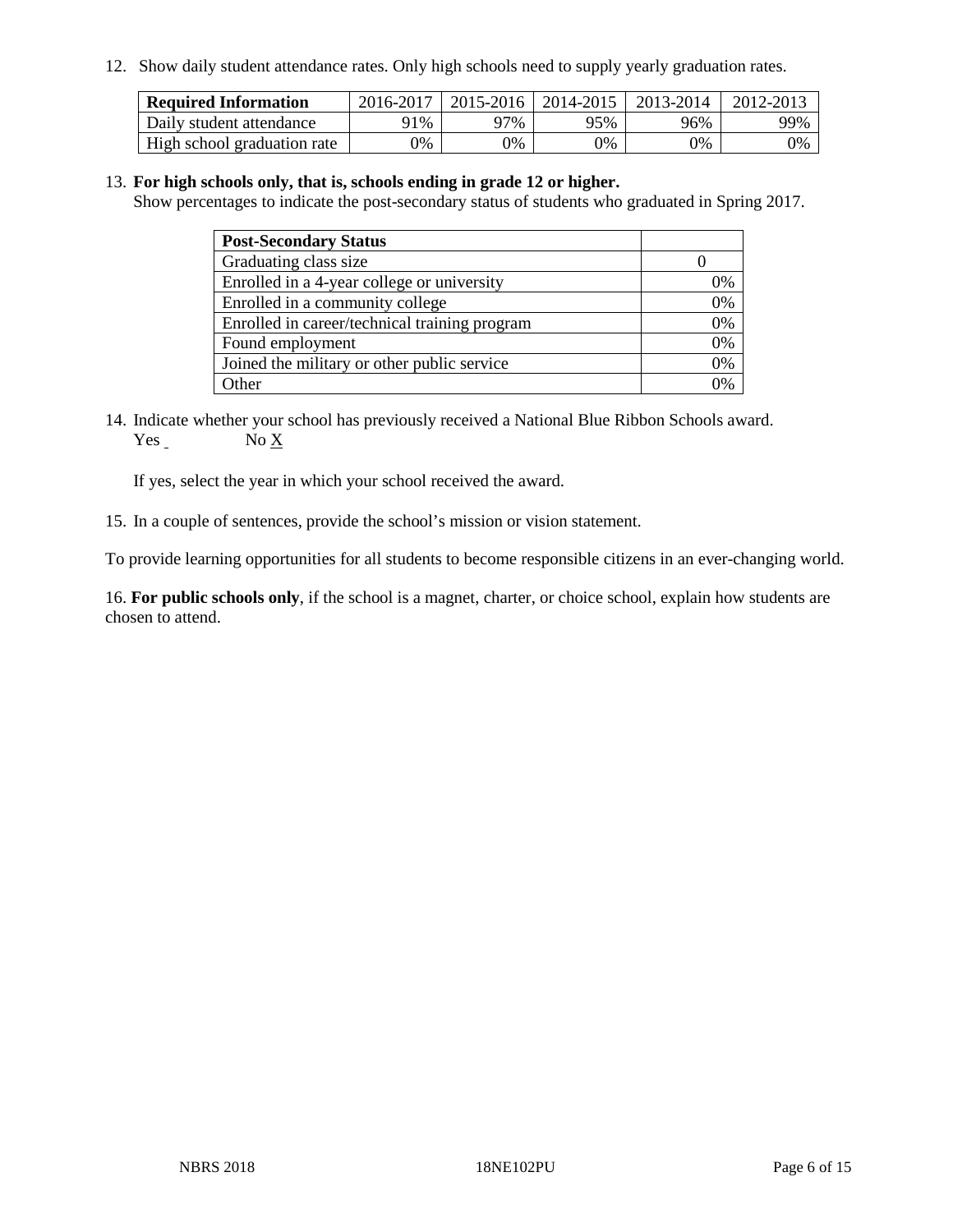# **PART III – SUMMARY**

The community of Osceola can be described as a typical midwest farming community whose economy is driven mostly by agricultural businesses. The community supports two agricultural equipment businesses, a large agricultural cooperative, and a large Chevrolet business. The township of Osceola, Nebraska, (population 867 as of 2012) is located in Polk County, which could be described as the central part of the state of Nebraska. It is the county seat of Polk County and has the county courthouse, county fairgrounds, and county hospital. The people maintain old fashion midwest values and still live in a community where locking your doors is not the norm. The surrounding area has several cattle feeding operations and rural family farms. Many of the children in the community either work or live on a farm and summer jobs of detasseling corn and farm work are common.

For the past 75 years the community and school have worked together to have a Homecoming Parade. Homecoming is a week long event that culminates in a traditional football game and welcoming of the school's alumni. In 1956, the town doctor, Charles Jeffrey donated funds to build a hospital and elementary building. After the elementary was built the name Jeffrey Elementary would become its official name. The community also has the annual Polk County Fair that includes all four communities in Polk county. The District is accredited by the State of Nebraska and until this past year when the district changed to the state's school improvement process, the district was a member in good standing of the AdVancedEd/North Central Association. Osceola Public Schools offers a comprehensive program for students in Pre-kindergarten through grade twelve. These programs cover a wide range of curricula from the "basics" to vocational, special education, and computer education. The district is governed by an elected six-member board of education which meets on a monthly basis or as circumstances dictate.

Jeffrey Elementary has many strategies that encourage students to be the best they can be. Students feel challenged and are striving to do better. In the last two years students at Jeffrey Elementary have been introduced to the Academic Wall of Fame. Students who have received perfect scores on the state standards test have their picture put on a plaque and are now hanging from that wall. Students who score in the 95th percentile on MAPs testing also find their picture on a plaque on the wall. Students are driven by intrinsic and extrinsic motivation to get their picture on the wall. Before the state standards test every year Jeffrey Elementary holds a pep rally to get students excited about the tests. Jeffrey Elementary has had guest speakers at these pep rallies that have received perfect ACT scores and are now getting full ride scholarships to college. They speak about learning how and why it is important to become great test takers. Also at the pep rally students learn what kind of incentives they have. For instance, students in the past have been able to play the Parent Advisory Committee (PAC) along with teachers in friendly games of dodgeball and kickball. The teachers at Jeffrey Elementary take pride in these incentives and it helps the students understand that this is more than "just a test".

Another incentive program at Jeffrey Elementary is the Bulldog PRIDE program. Throughout the classrooms students are met with posters reminding them of the school's expectations. Each letter stands for a different expectation. For example, the "P" stands for Purpose. There is a purpose in everything you do. In all areas throughout the school, students at Jeffrey Elementary know what that purpose is. A purpose in the hallway is to get from classroom to classroom without bothering others who are learning. Teachers, paras, and administrators are always on the lookout to catch students "doing good" in the school. The staff likes to point out these good behaviors rather than dwell on the negative ones. If students are caught "doing good" in school their name goes into a two-week drawing for a chance to win a Bulldog Pride Shirt, pencil and a thermal water bottle along with getting their picture in the local newspaper. Students who are caught "doing good" and are not drawn as winners have their own paw put on the Bulldog PRIDE Wall. After the first initial paw is up they receive a little paw for every time after they are caught "doing good".

The community and support of local parents help create these wonderful programs at Jeffrey Elementary school. Osceola has a strong community support group who want to see its students succeed and be the very best they can be. If it wasn't for the parents and community members, our students would not have the opportunities they do.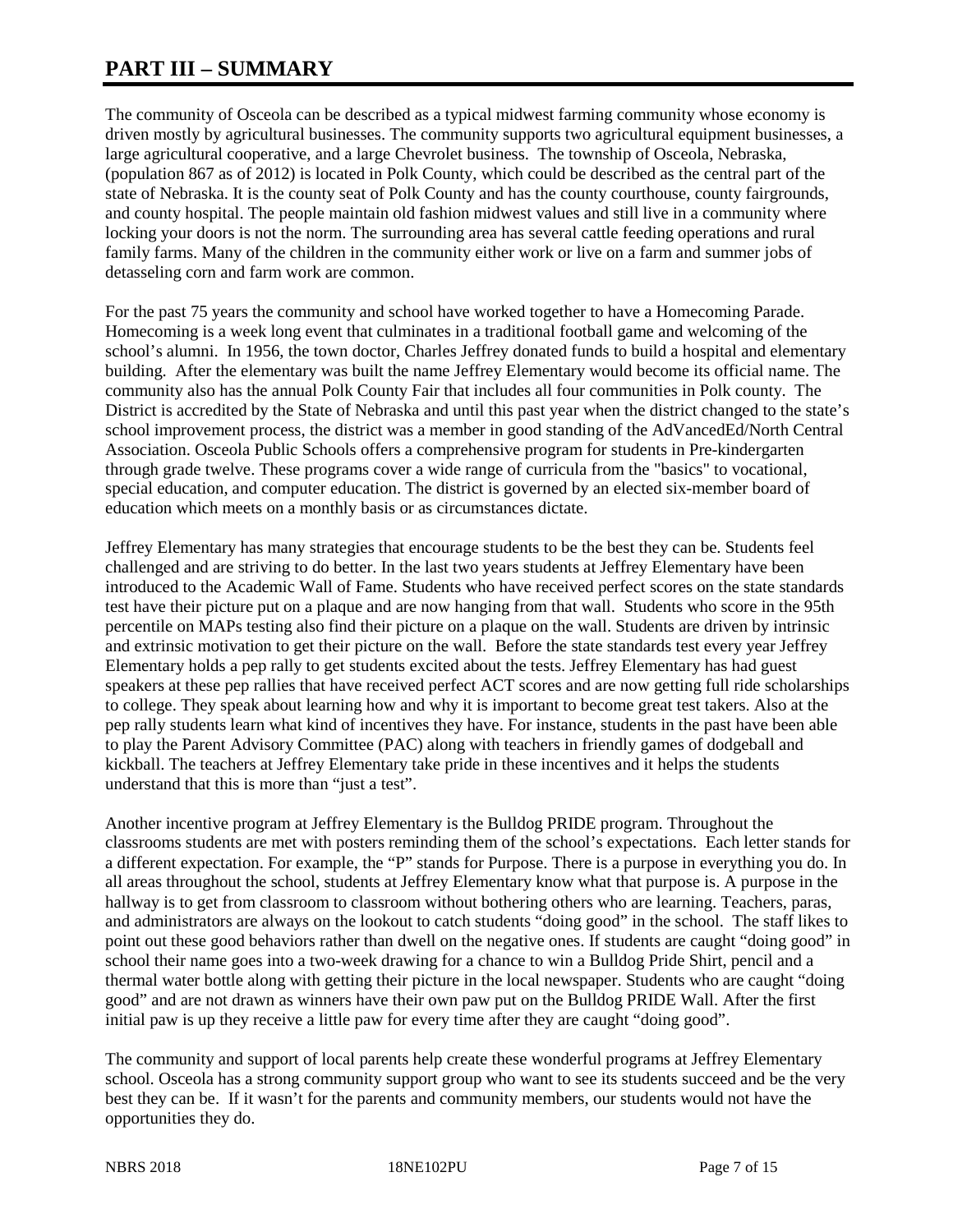## **1. Core Curriculum:**

The teachers at Jeffrey Elementary School consistently communicate with one another regarding the individual needs of students and align the Nebraska State Standards with the core curriculum. As new standards are adopted, teachers add them into the appropriate place within the curriculum. Teachers at Jeffrey Elementary do not teach directly from a book, rather follow the required state standards.

Jeffrey Elementary School's reading/language arts entire curriculum has continued to evolve over the years. In the past, the school used MacMillan McGraw Hill, however data trends over the last three years led teachers and Administrators to the realization that a more rigorous curriculum was needed. The Jeffrey Elementary staff reviewed data from norm referenced and state-mandated assessments and found vocabulary to be an area of concern. After reviewing multiple reading series, Reading Street was found to be strong in vocabulary and would help build vocabulary skills needed to be competent readers. The teachers also ensured it aligned with the Nebraska State Standards and the five essential components of reading: phonemic awareness, phonics, vocabulary, fluency, and comprehension. Jeffrey Elementary School's focus in reading/language arts is to meet the students' individual needs, which requires grouping them according to reading ability. By working with students in small groups, students can achieve success in reading. Struggling students receive additional supplemental reading instruction from a reading teacher who targets specific skills and deficits.

Jeffrey Elementary uses Saxon for its mathematics instruction and feels it ensures academic success for students. The curriculum spirals so classes are constantly reviewing skills that have been taught throughout the school year. Students retain the information better because they practice past learned concepts daily. A representative from the Educational Service Unit assisted the teachers in aligning the curriculum to the Nebraska Standards to ensure all concepts were covered. The categories within the standards covered are number sense, algebraic, geometric, and data concepts. In addition to these basic math skills each classroom enhances learning through a calendar time. During this time teachers work on sequence of numbers, patterns, and graphing. This is a time when math concepts are introduced or reinforced along with communicating mathematical ideas. Upper grades practice mental math, facts, and problem solving daily. Students are assessed on a regular basis to monitor skills and problem solving.

Jeffrey Elementary uses the Pearson Science curriculum that incorporates technology and many hands-on activities and experiments. The staff went through the curriculum and aligned it to the Nebraska State Standards to ensure students were learning the necessary information at each grade level. Because vocabulary was a district focus, teachers felt this curriculum supported the goal of intense vocabulary exposure. This vocabulary exposure consistently builds throughout the elementary grades. The topics explored are inquiry, physical science, life science, and earth and space science. Fifth grade travels to the Edgerton Explorit Center to have hands-on experiences with a variety of science topics. The students participate in demonstrations of science experiments that go beyond what the classroom teacher can do. Third grade students are visited by the High School chemistry students where the chemistry students reinforce the scientific methods the third grade students have learned. Collaboratively, they work together making predictions and discussing the outcomes of these hands-on experiments.

Jeffrey Elementary teachers work diligently in making learning applicable to students' lives by helping them become responsible citizens. Even without a formal social studies curriculum, teachers and students address the standards and build a sense of community through numerous lessons and activities such as reciting the pledge of allegiance each morning together as a school. The fifth grade class holds a mock election and they register the whole elementary school for a primary or general election. Teachers use Scholastic News and CNN Student News to discuss topics that are relevant to current events. They also like to make history come to life by taking field trips to the Stuhr Museum, where students get to experience first hand what life was like long ago in Nebraska. Students get to learn about the history of Nebraska, Osceola, and Polk County by visiting the Polk County and Nebraska History Museums. Many topics and concepts are covered throughout all grade levels such as: economics, Nebraska History, States and Capitals, United States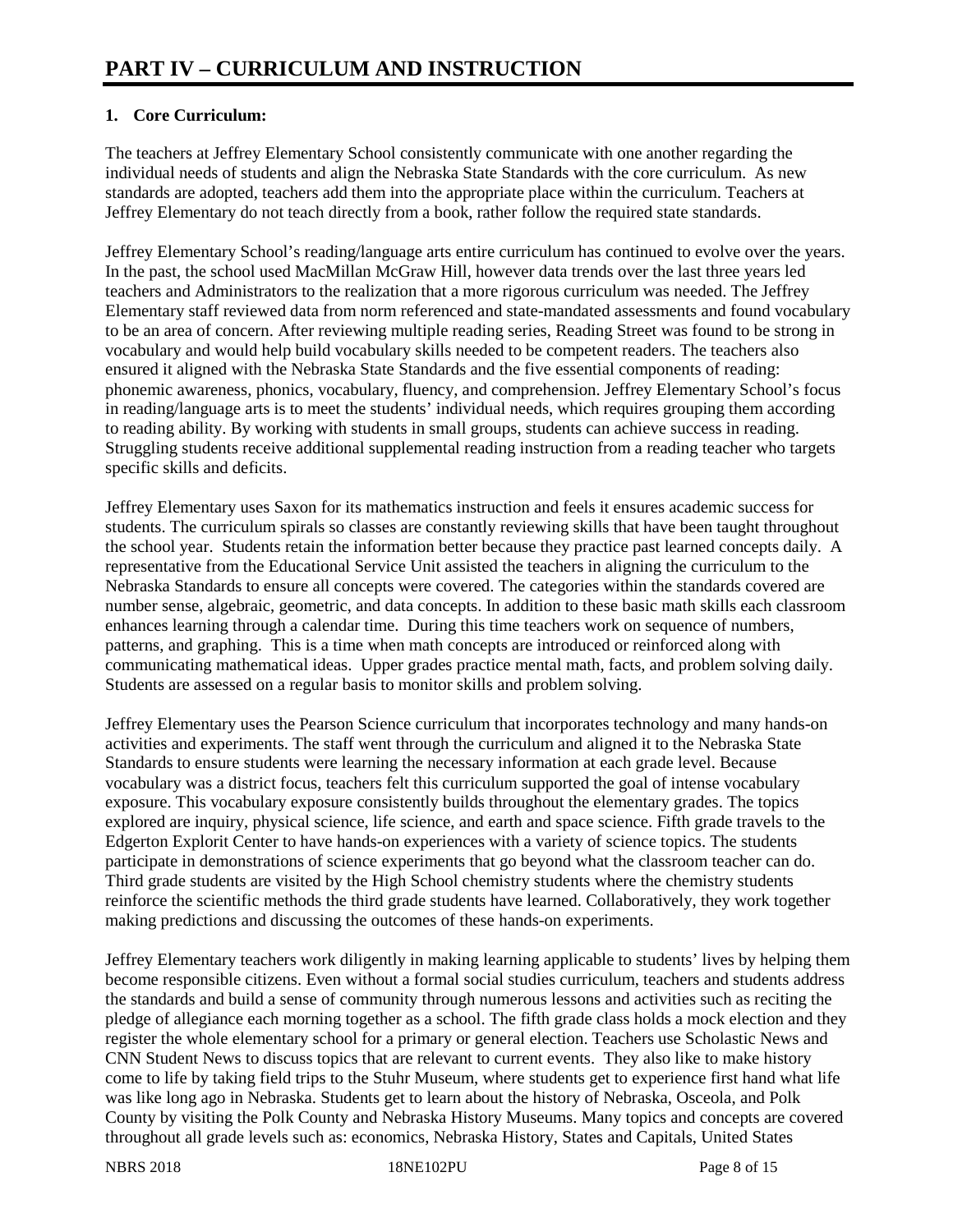Geography, Black History Month, Introduction to the Revolutionary War and Influential People in History.

As state standards evolve, gaps in current curriculums are discovered and teachers continually and cohesively work together to supplement the curriculum where needed. This process ensures all standards are being met and that individual students needs are being addressed.Jeffrey Elementary school is fortunate to have a preschool integrated into its school. A preschool allows children ages three and four an opportunity to acquire the essential skills required for learning in an academic setting. Jeffrey Elementary follows the state requirements for teaching preschool students.

Jeffrey Elementary uses Creative Curriculum to align to the Gold Standards for teaching preschool students. With the Creative Curriculum there are 38 research-based objectives that the teacher observes in the classroom. These objectives can be seen with Gold in different color bands. As the students reach new levels of development they move from one color band to the next. Students are monitored on a wide variety of skills. A few of these skills are letter recognition, letter sounds, numerical sequencing, and the ability to follow directions.

Children that come to preschool begin to receive the skills that are needed to make them successful in school. They are exposed to school rules and expectations before entering Kindergarten. Having this exposure before entering Kindergarten helps them understand how to be good learners.

Based on teacher observations students who attend preschool have better fine motor skills used in cutting, writing, and coloring. Generally students who have attended preschool are able to write their name, attend to story time and instruction, and are familiar with classroom routines such as calendar time. Osceola has offered a private preschool for many years and, since incorporating a public preschool more students have had the opportunity to attend. This has increased the number of students coming into kindergarten with these readiness skills.

#### **2. Other Curriculum Areas:**

At Jeffrey Elementary School, students are exposed to many other curriculum areas. Students have opportunities to be in classes such as Art, Music, Physical Education, Apps class, along with outside groups that provide extra learning. When students leave Jeffrey Elementary they have a good base for continuing their education in the future.

Jeffrey Elementary students attend Art class two times a week for 30 minutes. Students receive instruction from a K-12 Art teacher. Students create art projects that include multiculturalism, different seasons, and use many types of art mediums. Students' artwork is displayed in the hallways for other students and parents to see. Artwork is judged while on display at the local Polk County Fair. The Art teacher is very active in painting art murals in the hallways of the school, often with the assistance of students. In cooperation with the local Historical Society, the fifth grade teacher brought in an author/illustrator and the students helped design the illustrations for her new book. The fifth grade students wrote, illustrated, and published a Thanksgiving book called What? I'm On the Menu? The students then shared the publication with each class in the school.

Jeffrey Elementary students attend Music classes two times a week for 30 minutes and perform in a winter and a spring program. The instructor uses many different types of media and technology to help teach music. The students are exposed to many instruments such as drums and mallets. Students have the opportunity to learn about influential musicians throughout music history. In addition, students are exposed to drama, musicals and are taught the difficult skills of reading and music. Fourth grade students, learn how to play the recorder to help with the transition into fifth grade where they are able to sign up for band and play more difficult instruments. Students are given the opportunity to try each instrument to ensure success with the instrument they finally chose. Jeffrey Elementary students then attend a band class once a week, specific to their chosen instruments and then attend a whole band group on Friday.

Jeffrey Elementary students attend a Physical Education class two times a week for 25 minutes where they participate in a variety of games and activities that encourage students to stay physically fit and active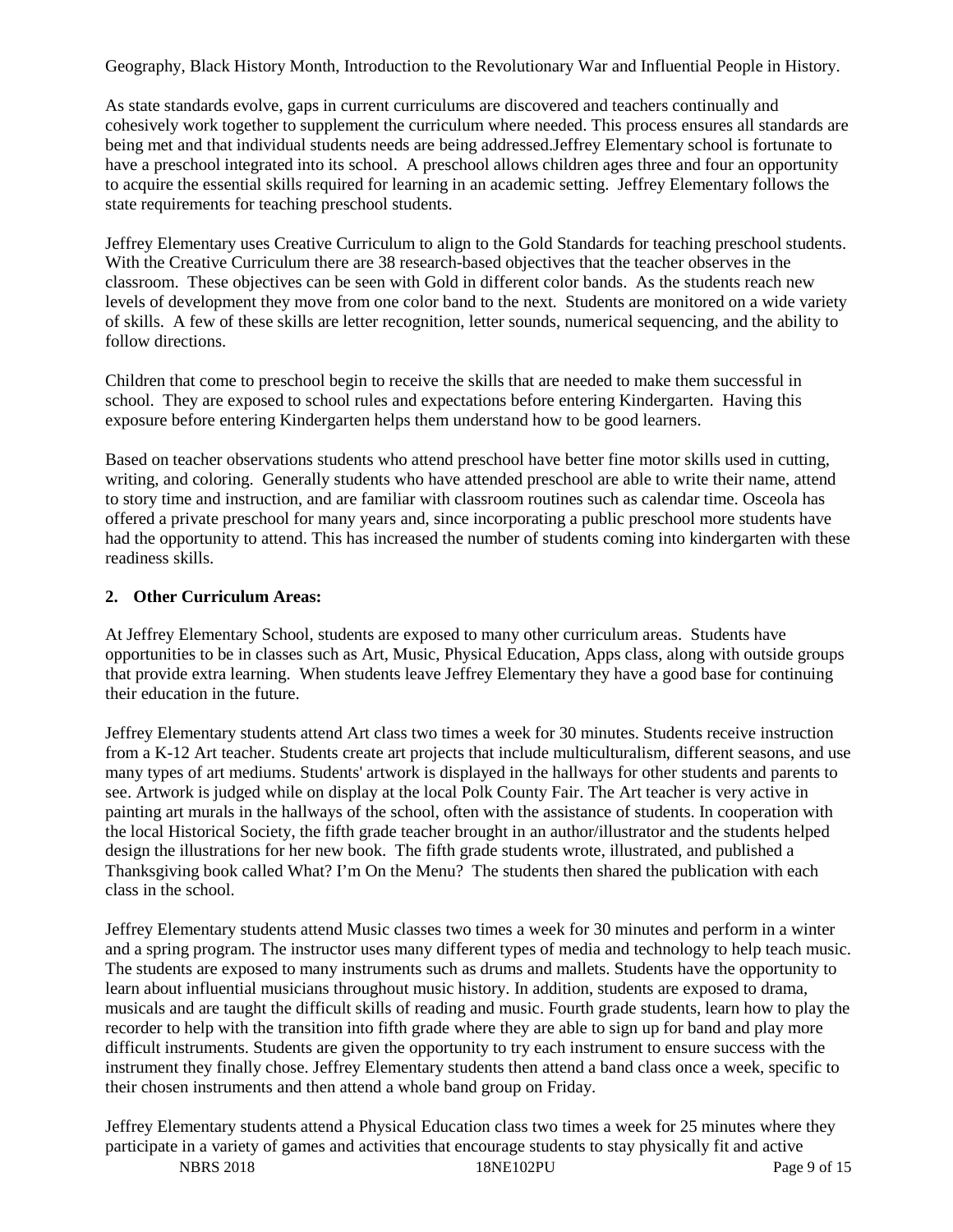throughout their lives. They learn about how their bodies work and the importance of stretching after working out. This is supported as students continue to move into the middle and high school. They are able to participate in a wide variety of events. The school also participates in the National Jump Rope for Heart Association program and every spring an elementary track and field day experience that simulates an upper level track meet. Every other year the 3rd and 4th grades attend a Food and Fitness Day that is put on by the local Extension Office focusing on incorporating healthy food and fitness choices into their daily lives.

Jeffrey Elementary students have the unique opportunity to learn using one-to-one technology. Primary grades each have iPads, while intermediate grades use laptop computers. Students use technology in a variety of ways. The science and reading curriculum has many technology features used to enhance student learning. Computers and iPads are used for researching, creating projects, and testing. Students attend a Technology class taught by a Media Specialist two times a week for 25 minutes. Classroom teachers do internet safety lessons throughout all grades.

Jeffrey Elementary School utilizes the Polk County Nebraska Extension Office. Annual Programs include, Clean Hands and Healthy School, Project Learning Tree, and Healthy Choices Healthy Me in kindergarten. First grade participates in Clean Hands Healthy Schools and Creative Colors programs. Third grade participates in The World of Wheat Science, Farm Safety Day, and Food and Fitness. Fourth grade participates in Farm Safety Day, Ag in Nebraska, and Food and Fitness programs.

Osceola students have a well rounded curriculum that encourages students to be culturally well rounded. Teachers at Jeffrey Elementary want to continue to expose students to a large array of activities to help them become better students.

#### **3. Instructional Methods, Interventions, and Assessments:**

To organize reading groups and interventions within the school, teachers utilize the data provided from the DIBELS (Dynamic Indicators of Basic Early Literacy Skills) assessment. DIBELS is administered to all students three times a year. The first round of testing is done the first or second full day of school as to not waste any time in beginning instruction. Rules are reviewed with the staff before testing begins. Fidelity checks are done on all teachers giving the DIBELS fall testing.

When DIBELS is complete, reading meetings are held for each grade level. Present at these meetings are the building Principal, Reading Specialist, Special Education Teacher, and the classroom teacher. Classroom teachers must be present, and if another team member is unable to attend the Principal will decide if the meeting will continue. Other assessment data will also be reviewed and taken into consideration. Reading groups are then developed and those students who did not meet benchmark in DIBELS are placed in an intervention group based on the Decision Rules for Reading Intervention. Students who are placed in an intervention are given a placement test if applicable before beginning the intervention.

Students who are labeled as "strategic" or "intensive" based on DIBELS descriptions are progress monitored twice a month. Once a student has met their DIBELS benchmark goal three consecutive times, they transition out of the intervention. The teacher and Reading Specialist meet and confer before a student is exited and moved into a new group based on progress made.

To ensure a variety of instructional techniques/methods are used and appropriate interventions are implemented, teachers at Jeffrey Elementary have been receiving regular training from the local Educational Service Unit in the Marzano Model, focusing on being a reflective teacher. Along with receiving Anita Archer training, they have been working with a Project Manager from Nebraska Multi-Tiered System of Supports Implementation Support Team to improve the current MTSS plan.

Students who fall within the first tier (grade level students) are instructed in the core curriculum during the 90 minute reading block. Tier two students (students less than two years below grade level) are instructed in the core curriculum with differentiated instruction using ability grouping. These students also receive 20-40 minutes of additional reading intervention outside the regular reading block. Tier three students (two or more years below grade level) are often pulled into a parallel program with a small student to teacher ratio.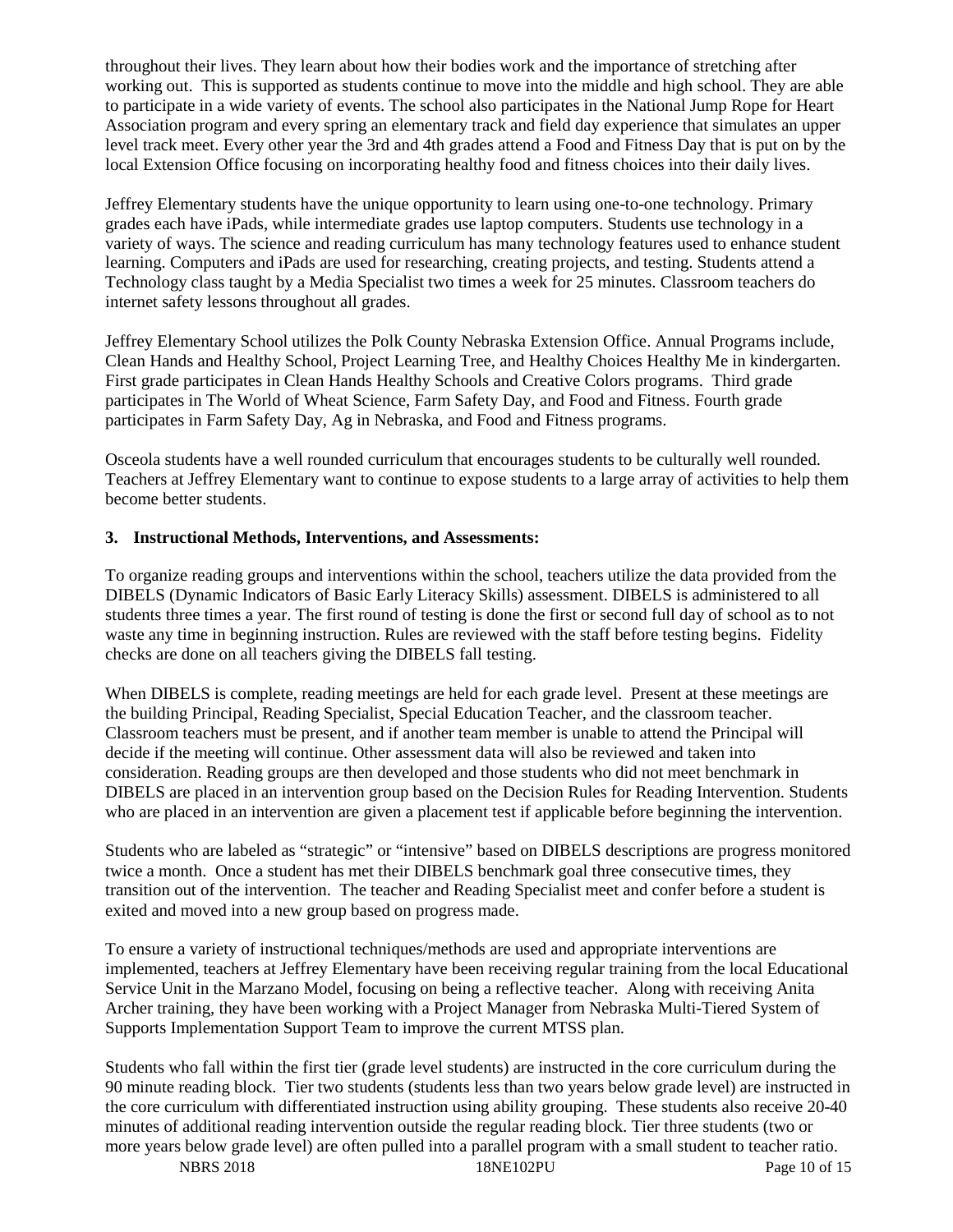These students also receive 30-60 additional minutes of intervention outside of the 90 minute reading block.

As instruction begins for all students, and teachers have developed instructional groups to meet individual student needs a Multi-Tiered System of Support (MTSS) intervention plan is developed for those students who fall below the appropriate benchmarks for learning. The school has a cadre of teachers who are trained by the Nebraska Multi-Tiered System of Implementation Support Team. The school's MTSS team has a set of Decision Rules for fall and winter that spell out the determining needs, assessments used, support programs, time per day, and dates started for each grade level in the building. Programs such as Stepping Stones, Kindergarten Sound Partners, Sound Partners, Sound Partners Plus, Reading Mastery, Reading Naturally, and/or Corrective Reading are used during this intervention time, depending on the need of the individual student.

If there is an achievement gap and progress is not being made or not being made with the ambitious goals set in DIBELS, the students are referred to our Student Assistance Team (SAT). The SAT is used for students who are not responding to interventions and are performing at least one grade level below their peers who are in the same grade. Student Assistance Teams are formed for each student referred and may include the classroom teacher, Interventionist(s), Reading Specialist, Principal/Administrator (person with authority concerning provision of resources), person with knowledge about behavior interventions, and parent or guardian. The team members are determined by the assessed needs of the student. The team is initiated by the teacher of the student who is performing one or more grade levels below peers and not making adequate progress to their progress monitoring goal after receiving one round (eight to ten weeks) of intensified intervention. System-wide issues are ruled out before referring students for individual student problem solving. The team meets within two weeks of the referral to determine what data is needed and who will collect data so that a clear problem identification statement can be developed.

Within Reading Street, the core reading series, there are weekly assessments to monitor student achievements and instructional methods are determined from these. There are three tracks for students to work from during small group time, (Strategic Intervention, On-Level and Advanced). If students are high achieving, they will be placed in the Advanced curriculum for small group instruction.

Teachers at Jeffrey Elementary continue to seek out new research based interventions to help students reach benchmark. As students continue to change teachers will continue to use differentiated instruction to reach all students.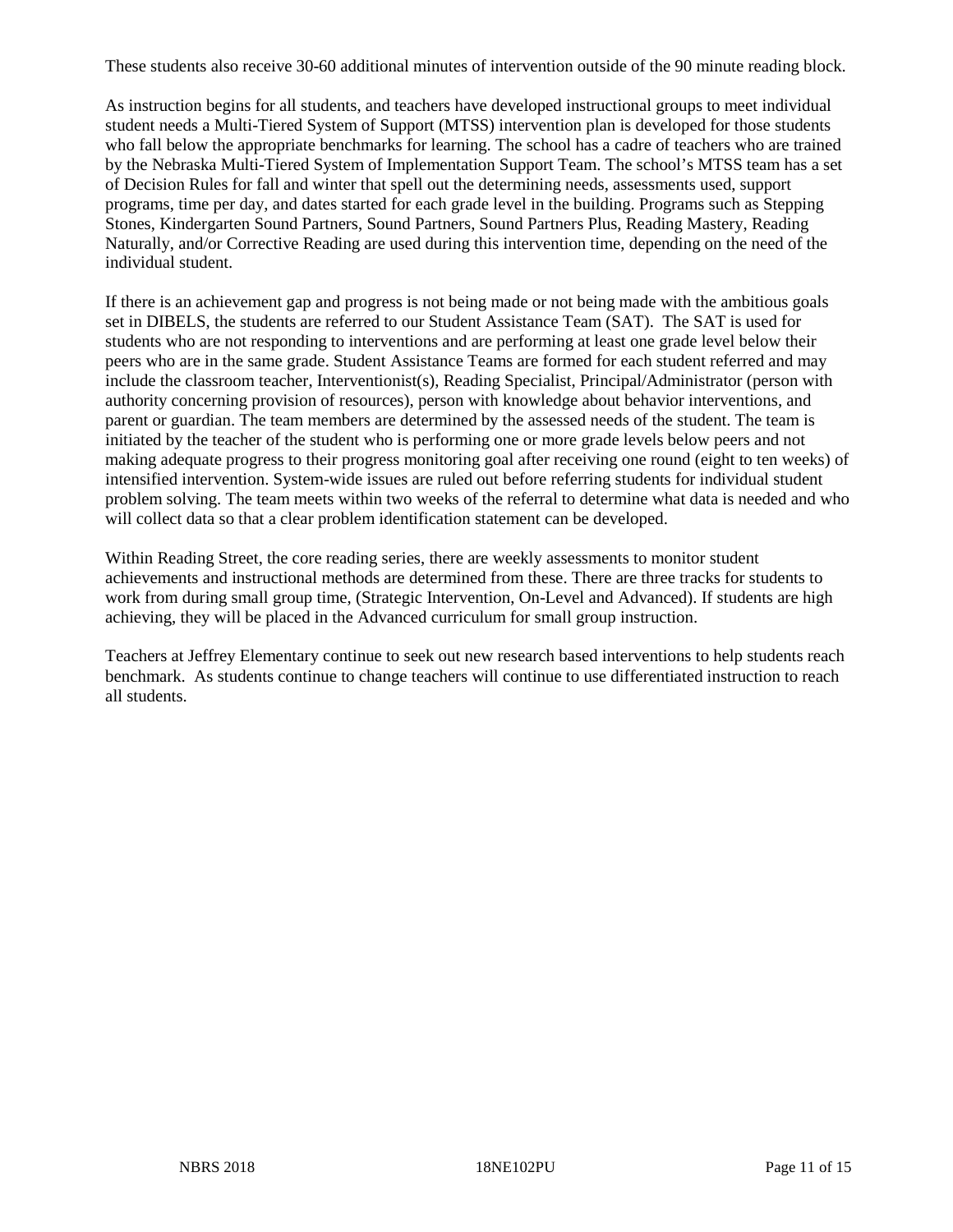## **1. School Climate/Culture:**

Jeffrey Elementary students are engaged and motivated in many ways during the school year. Every year begins with expectation stations. Students rotate through these teacher led stations where they are instructed, given examples and shown the correct way to act and behave in the hallway, lunchroom, bus, playground, bathrooms and special events. During the year all staff members "catch" students demonstrating these positive behaviors without any reminders and fill out a "Bulldog Pride Slip". Students who receive these "pride" slips are acknowledged on the Bulldog Pride Bulletin Board in the hallway. In addition every two weeks these students are put into a drawing where 3 students are chosen and receive a special Bulldog Pride Shirt, pencil and thermal cup.

The staff decided to put a strong emphasis on the importance of students putting their best effort into district and state testing. The staff kicks off the beginning of the testing sessions with a motivational theme, which is carried into the hallways. There is also a pep rally to get the students excited. Each class makes a motivational desk tag with a treat to be given to the grades that are testing. This is done by even the younger students who make treats, even though they are not being tested yet. This helps build excitement and students realize the importance of doing their best, even before they are at the tested grade levels. Students are also able to receive different levels of parties based on meeting, exceeding or receiving perfect scores on the state tests. The staff feels this extra attention has made students eager and excited to try their hardest on these tests. To announce student accomplishments in testing an Academic Wall of Fame was created. Students who perform at a certain criterion on district testing and state tests are recognized on this wall. Each student has a personalized plaque and picture to hang on this wall until they graduate from elementary school.

At Jeffrey Elementary the Accelerated Reading Program is used as a supplemental program to the core reading series. The staff uses this to encourage students to read beyond what is expected in the core reading series. Individual goals are set for each student and if the student reaches his/her goal they are able to attend a planned celebration. Most classrooms do this monthly, however, in the month of December and May a school-wide celebration is held. This year the school-wide celebration was Christmas Around the World. Each teacher took a different country to share and the students rotated through the classrooms visiting each country. Our May celebration will take place at a YMCA in a neighboring community. In addition to our AR program there is a Reader of the Month program. Using the monthly reading data from AR, students are recognized for hard work. Each month a student is chosen based on their reading comprehension performances. These students receive a certificate and small prize. A picture recognizing these students is shared on the school Facebook page and in the local newspaper.

The Jeffrey Elementary staff is a cohesive group who consistently collaborates when making decisions about curriculum, behavior, student data and placement. The staff has a wide variety of teaching styles and talents to ensure that all students have the opportunity to learn. Thanks to these strengths, as a staff a lot of praise and encouragement is given to each other. The Administration also gives encouraging words which helps teachers to continue to want to strive for excellence everyday. Teachers are valued and given freedom to make decisions within the school and Administration consistently listens to the needs of teachers and students and provides the appropriate supports.

#### **2. Engaging Families and Community:**

Jeffrey Elementary consistently strives to improve relationships and connect with the community. Currently there are 15 mentors matched with students 4th through 12th grades in the state Teammates Program. Mentors meet with their mentee once a week over lunch and spend quality time with them discussing topics such as school, home, friends, sports and whatever else the student wishes to share. Pinnacle Bank in Schools is a program promoted by the local bank. Representatives from the bank set up a booth run by fifth grade clerks who have applied, been interviewed and chosen for the job. They are available on a bi-weekly basis for K - 5th grade students in Jeffrey Elementary to deposit money into their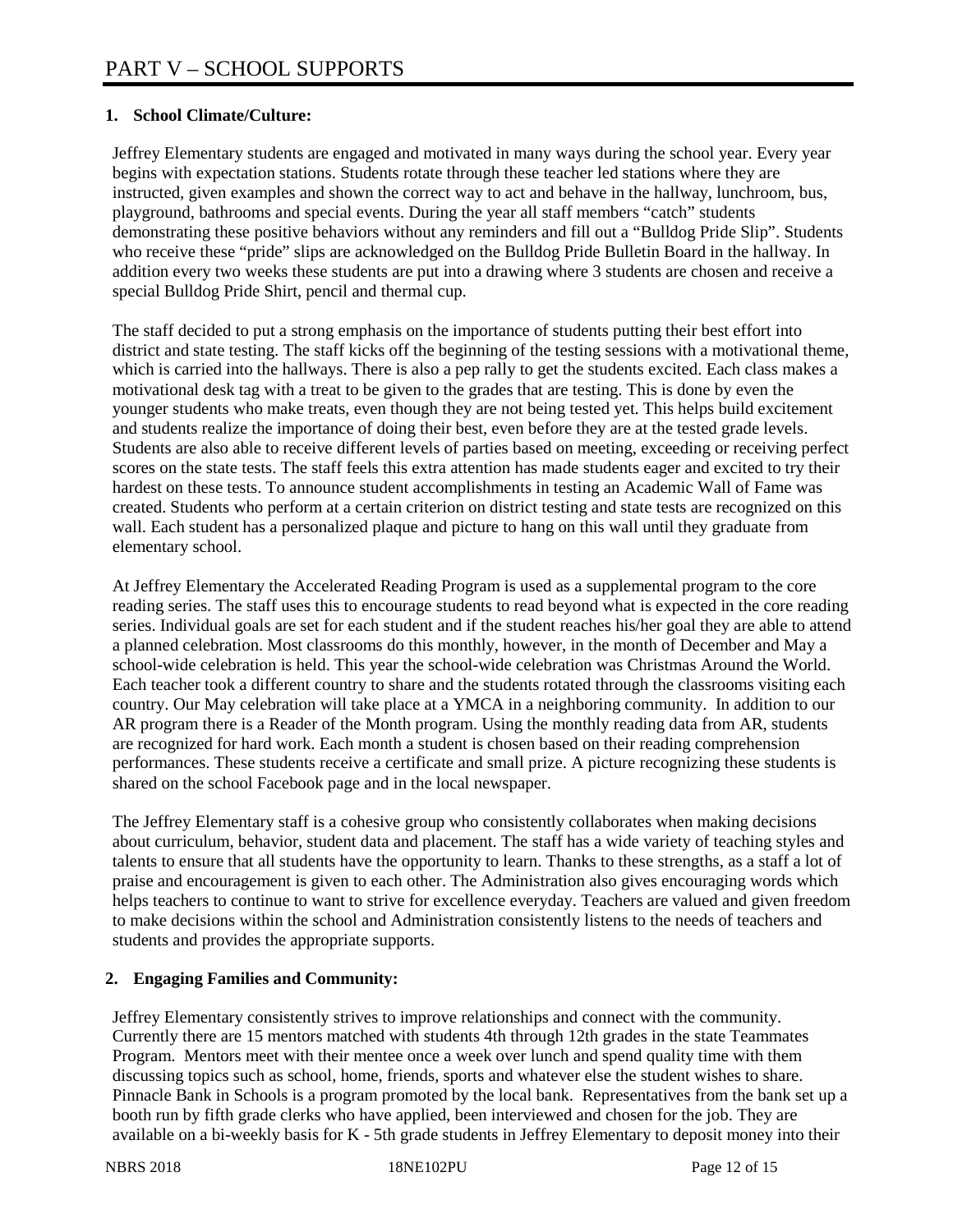personal savings account. The Parent Advisory Council (PAC) is a group of parents and teachers that meet bi-monthly unless they are working on a particular project, to raise funds and make improvements for the elementary school. Examples of these projects are new water fountains with bottle fillers, purchasing items for classrooms, Academic Wall of Fame plaques, providing meals for evening gatherings, and sponsoring the all-school special occasion celebrations.

Participation in school leadership and support systems include Title I Family Game Night where parents are invited to school to participate in various choices of board games with their child. Room parents volunteer at the beginning of the year Open House to help set up room parties throughout the year. Open House is held the night before the first day of school and is a time for students and parents to meet their new teacher and see their new classroom. Kindergarten Round-Up is held in the spring for the incoming Kindergarteners. Children spend part of a day, including lunch, in the Kindergarten room going through stations as they are exposed to procedures and rules of the classroom. This gives the teacher an opportunity to get to know the students and gives the parents a chance to complete paperwork and meet the school staff. Preschool home visits give the teacher a chance to go to the home of each student and complete an activity and assessment with the child. This is done in the early fall and again in the spring semester.

Parents and community are informed about academic achievements through Parent Teacher Conferences, Puppy Paws (weekly newsletter), Elementary Facebook page, and the Remind app, which is a way to communicate with the whole class or individual parents. Other ways to share our successes are through school assemblies, 'Bulldog News' Postcards, the Polk County Newspaper, and Preschool and Fifth Grade Promotions.

Jeffrey Elementary school is supported by different community organizations such as, the Legion Club which provides a week of Young Patriot's Camp. The camp provides students with experiences such as: interacting with people at the nursing home about their memories, visiting the Polk County Museum, honoring veterans, learning from city and county board members about their roles in government, and other activities that build their idea of citizenship.

#### **3. Professional Development:**

Jeffrey Elementary works to ensure professional development opportunities are aligned with academic standards and support student achievement as well as school improvement by scheduling monthly trainings and activities. A full day of professional development before school begins is also planned. Areas of development have included Marzano and Multi-Tiered System of Supports (MTSS) workshops, standards alignment, and data analysis. Outside of school-wide meetings, teachers participate in trainings and workshops at Educational Service Unit 7 (ESU7), which include tech integration training, Kagan training on student engagement, and early childhood and reading workshops. The school has sponsored teachers to attend the Nebraska Educational Technology Association (NETA) conference, Google Summit, and the Summer Tech Institute. Training is provided for teachers who have students with differing needs such as an autism conference or behavior conference. District Administration attends Administrative Days in Kearney, Nebraska. The Elementary Principal attends principal cluster meetings at the ESU7 where new and updated practices are shared.

Several elementary teachers have had the opportunity to attend the NETA Spring Conference. They have been able to learn about apps and programs that will enhance and expand learning in the classroom. Jeffrey Elementary teachers have also attended the Summer Tech Institute held in Norfolk Nebraska. A smaller more hands-on conference with teachers presenting how they use technology in the classroom has been helpful for expanding technology throughout the building. Google Summits, held in Lincoln, have been used to further skills in all aspects of Google to help students be more interactive in their learning. These tech opportunities have allowed teachers across Nebraska to build networks with one another and offers a support group in problem solving with technology, blended learning, and differentiating learning.

Some teachers have had the opportunity to attend Kagan Cooperative Learning Trainings. Teachers have found these trainings very useful in providing strategies for keeping students engaged. Teachers have found success in implementing teaching techniques or structures such as Numbered Heads Together, Timed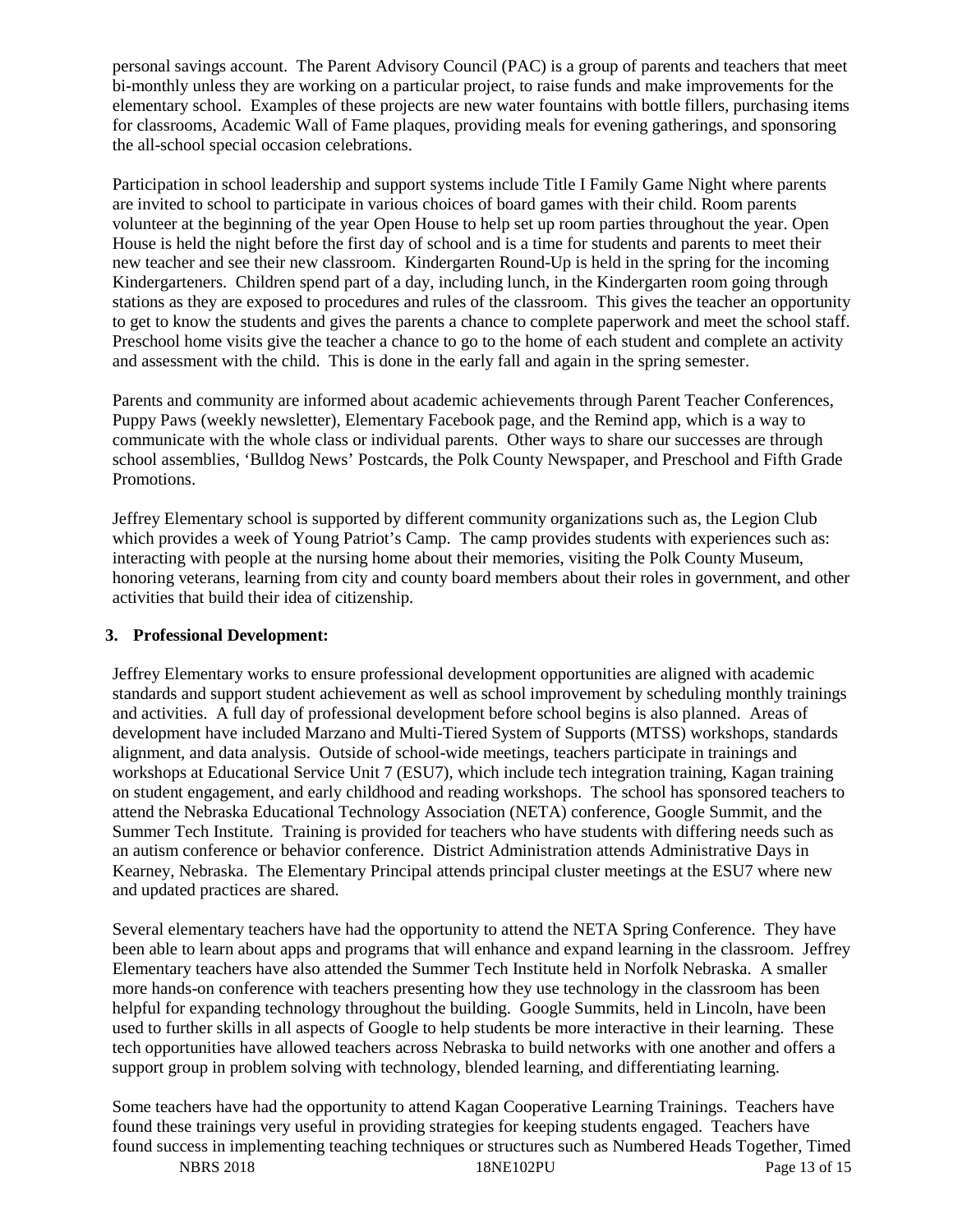Pair Share, Pairs Compare, Kinesthetic Symbols, and Lyrical Lessons. The different structures are designed for different outcomes including improved thinking skills, mastery of a subject matter, team building, classroom management and improved communication skills. Cooperative learning techniques have impacted student learning in all classrooms.

Jeffrey Elementary teachers participate in job coaching, which the Educational Service Unit provides. Teachers who participate in the program are visited once a month and coached in the areas of: planning, reflecting, problem solving, or data collection. At Jeffrey Elementary, 80 percent of teachers decided to be coached this year.

## **4. School Leadership:**

The leadership in Osceola Public Schools is made up of one Superintendent, two Principals and six members of the school board. The Superintendent's role is to ensure the school is functioning at its highest level while staying inside its monetary realm. The Principal's role at Osceola is to continue to guide teachers to reach all student learners. The Principals work to ensure decisions are made to the best interest of the students. The district's leadership philosophy at Osceola Public Schools is closely aligned to the district mission statement. Osceola Public Schools provide learning opportunities for all students to become responsible citizens.

The Osceola School Board, along with the administrative team, continually works to ensure all policies are up to date and aligned to the district philosophy and guiding principles. According to state statute all schools must review district policies regarding fees, parental involvement, bullying, and internet safety. The Osceola School Board reviews these policies during the summer months and makes necessary changes at that time. The board, just like the administrative team, works to ensure all policies are there to make sure students are successful.

Osceola Public Schools is part of the Educational Service Unit (ESU 7) and they offer a wide range of trainings and supports such as, Marzano training. Over the last two years, Osceola teachers and Administrators, have been integrating the Marzano strategies into the school. Teachers have become more self reflective, thus creating a more cohesive group. The ESU has also offered support with its Marzano implementation by sending its trained staff to the school to help guide discussion. The ESU has helped facilitate those critical and often uncomfortable conversations about teaching and learning which has led to personal and professional growth amongst teachers. The relationship between the ESU and Osceola Public Schools has, led to improved teaching strategies, and a higher level of student success.